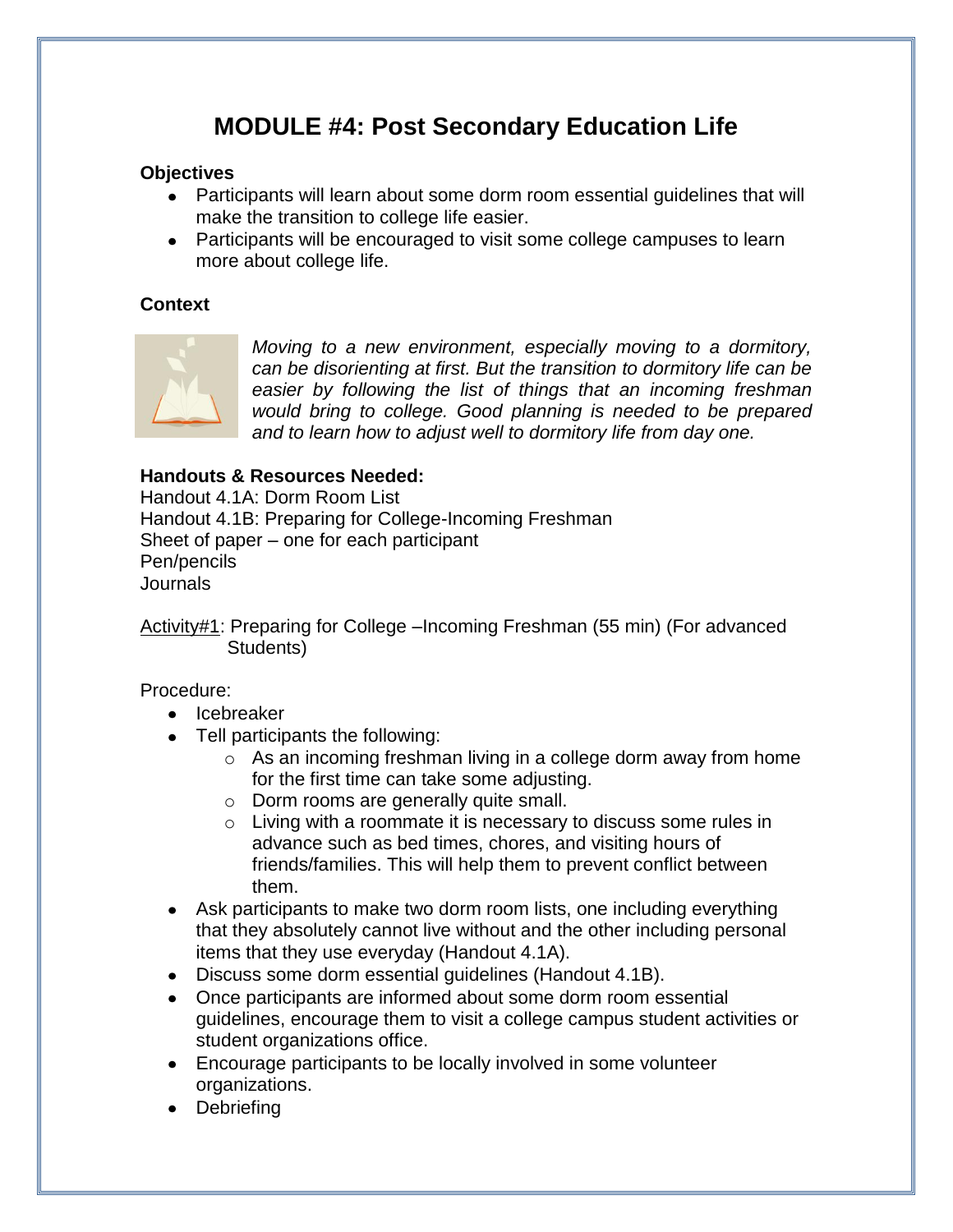Handout 4.1A

# **Dorm List**

| THINGS THAT YOU CANNOT<br><b>LIVE WITHOUT</b> | Things that you use<br>everyday |
|-----------------------------------------------|---------------------------------|
| 1.                                            | 1.                              |
| 2.                                            | 2.                              |
| 3.                                            | 3.                              |
| $\overline{4}$ .                              | 4.                              |
| 5.                                            | 5.                              |
| 6.                                            | 6.                              |
| 7.                                            | 7.                              |
| 8.                                            | 8.                              |
| 9.                                            | 9.                              |
| 10.                                           | 10.                             |
|                                               |                                 |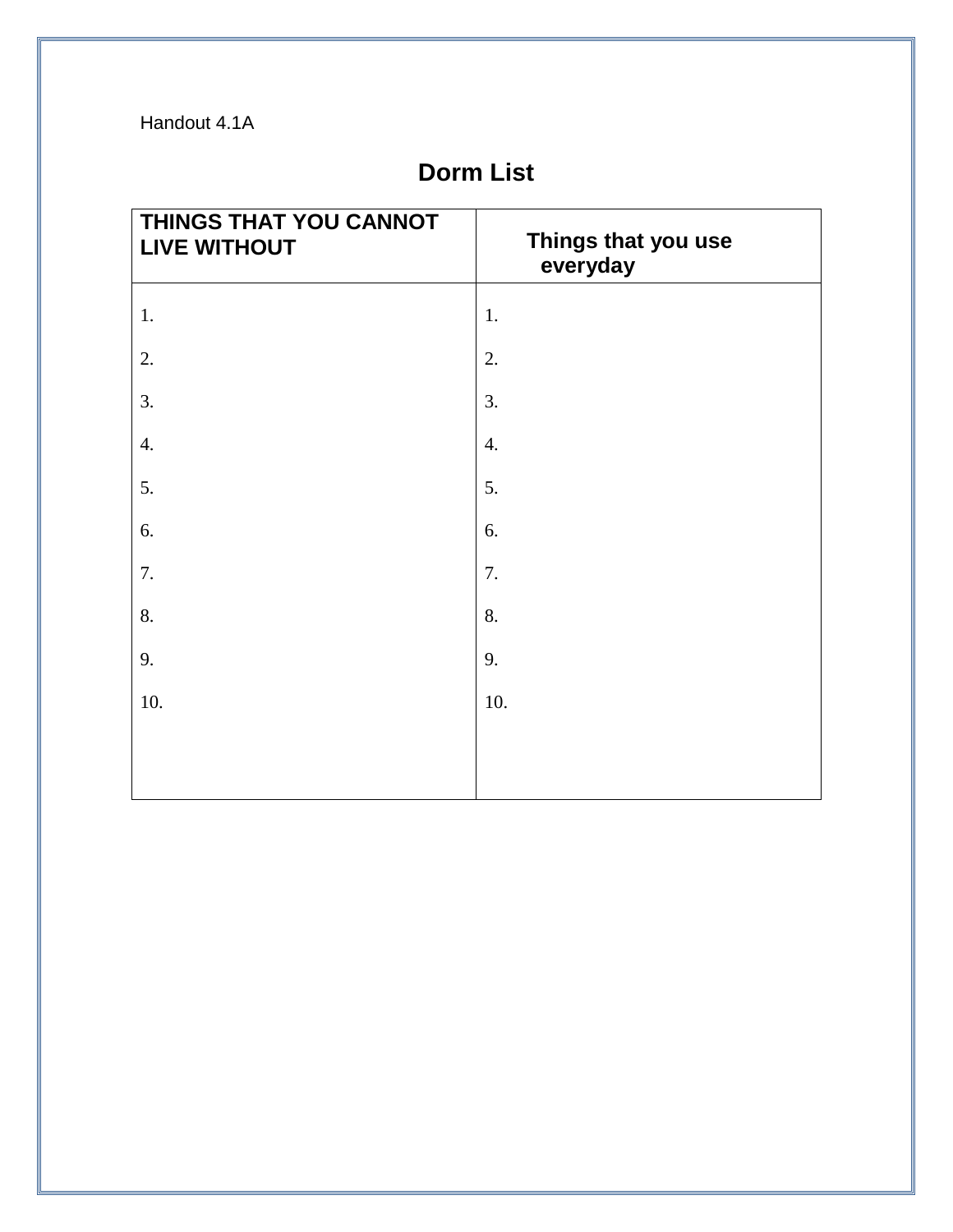#### Handout 4.1B

### **Preparing for College – Incoming Freshman**

Congratulations! The long and tedious college application process is finally over. You have been accepted to college and will start in the fall. As you spend this summer enjoying the last vestiges of your childhood, the question arises of what to bring to your new room. Aside from four walls, most dorm rooms have a bed, a desk, and a dresser for each occupant. At first glance it may seem more like a military barracks than housing for higher education, but do not fear. With the right accessories, a dorm room can be transformed into a cozy home away from home.

Here's a list of things that an incoming freshman should bring to college, in order to make the transition as smooth as possible.

- First, make sure to call your future roommate(s) and try to coordinate who is going to bring what. You do not want to arrive in your new room and have three televisions and no phone.
- Bathroom tote Most freshman dorms have communal bathrooms, the tote will give you a place to store all your essential supplies and provide an easy way to carry it around.
- Bedding (Pillows, sheets, blankets) The bed in your dorm room will be nothing more then a mattress on a frame. Different schools have different sized beds, call and check in order to make sure you get the right size mattress.
- Alarm Clock  $-9$  am classes may not seem early, but a few weeks into college you'll find yourself hitting the snooze bar many times.
- Laundry bag and detergent Knowledge of how the washing machines work is also needed. No one is going to do your laundry for you. No matter how high the pile of dirty clothes gets. Also, bring lots of quarters with you, as they will be necessary to run the washing machine.
- Phone Some schools may provide a phone, but more often than not there will just be a phone jack. Before you buy an answering machine, check with the school. Many universities have a voice mail system set up for each student.